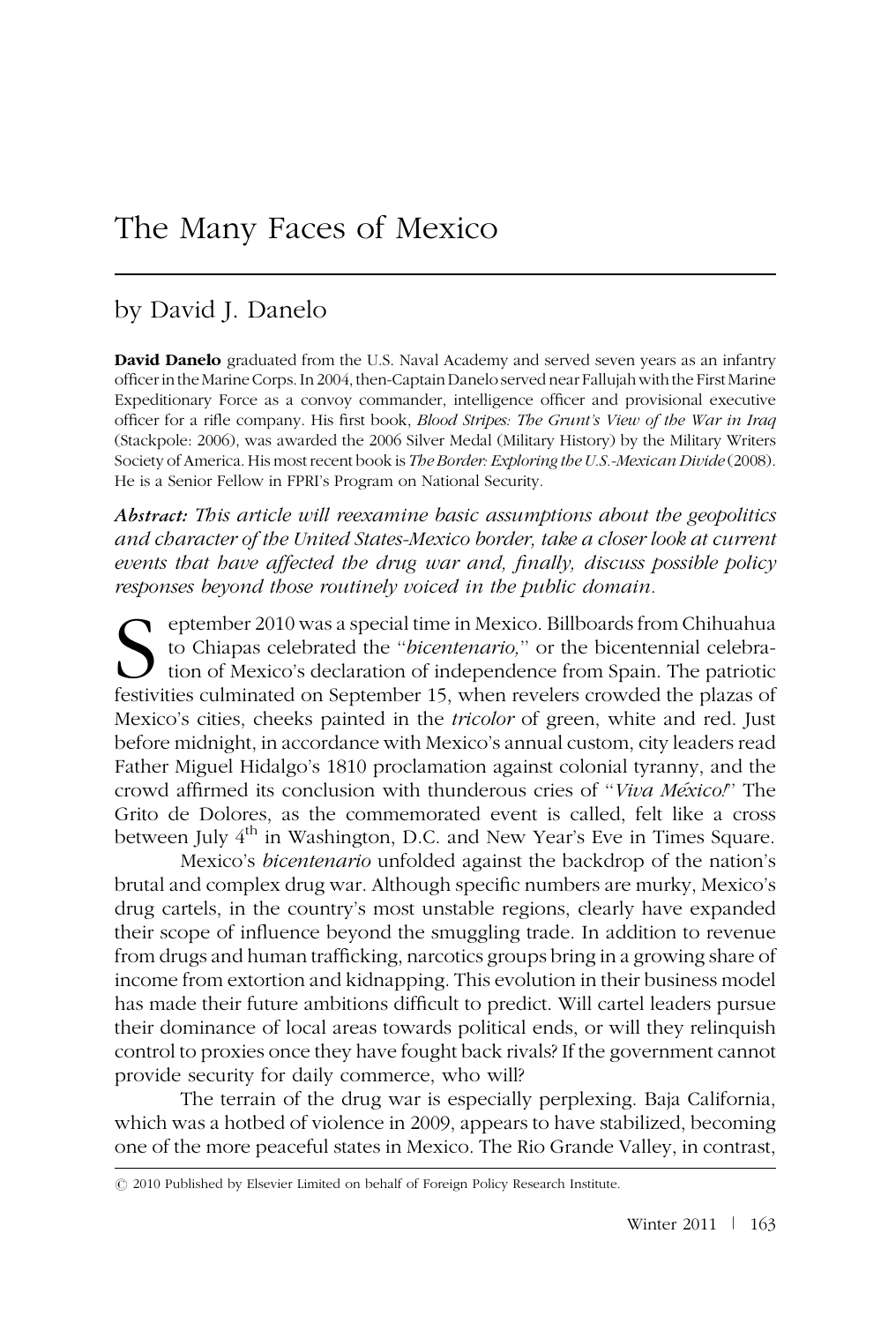## DANELO

has gone from tranquil to perplexingly uncontrolled. In Nuevo Laredo, a border town controlled by Los Zetas, ''policemen'' often extort \$300 peso tariffs from selected drivers traveling south. Local businesses in Tamaulipas and Nuevo León routinely pay 10 percent or more of their monthly income in protection charges to whatever cartel controls the region. Migrant workers and illegal immigrants deported from the United States are pressed into service or massacred if they fail to submit.<sup>1</sup> According to media workers in troubled Monterrey, threatening phone calls from unknown sources to station producers prevent them from reporting, on average, one of every five murders they uncover.<sup>2</sup> If these statistics are accurate, then the body count in northeastern Mexico is at least 20 percent higher than what is reported.

The problems along the Rio Grande were confirmed in October 2010, just two weeks after Mexico's bicentennial celebration. David and Tiffany Hartley, a married couple who had moved to the border from Colorado three years earlier for a job in the oil industry, ventured illegally on jet skis into the Mexican waters of the Rio Grande. As the Hartleys searched for an abandoned Catholic church they had previously toured for recreation, Mexican bandits allegedly ambushed them in speedboats. The husband, David, was missing after the encounter and, according to Tiffany, was wounded and killed.

The incident illustrated the lack of an effective cooperative security strategy between Mexico and the United States. Although both nations have pushed forward diplomatic platitudes, the current absence of security along the U.S.-Mexico frontier is both unacceptable and unsustainable. Indeed, the furious reactions of Texans to the Hartley incident appear similar to the response of Arizonans in April 2010 to the death of rancher Robert Krentz, whose murder preceded the state legislature's passage of SB 1070, Arizona's controversial illegal immigration law.

Despite the well-publicized capture of Mexican cartel kingpins, there are no signs that the anarchy south of the border will soon abate. Mexico's inability to control the cartels has exposed fundamental weaknesses in the Mexican state, particularly in the north. Regional kingpins continue to seek authority over local governments and businesses in addition to control over smuggling routes. These developments are a natural consequence of many forces—including NAFTA, migration, economic inequality, law enforcement corruption, and political repression—that have plagued Mexico for decades. The outcome of this twenty-first century irregular war, which may become even more violent during the course of this decade, will have far reaching consequences for the United States. Barring an unlikely increase in Mexico's nationwide security capacity, the anarchy will continue unchecked. This has

<sup>&</sup>lt;sup>1</sup>The worst massacre of migrants chronicled by international media happened in August 2010 in Tamaulipas, where the bodies of 72 migrant workers were discovered. Members of Los

 $2$ Statistics reported in northeastern Mexico, September 2010.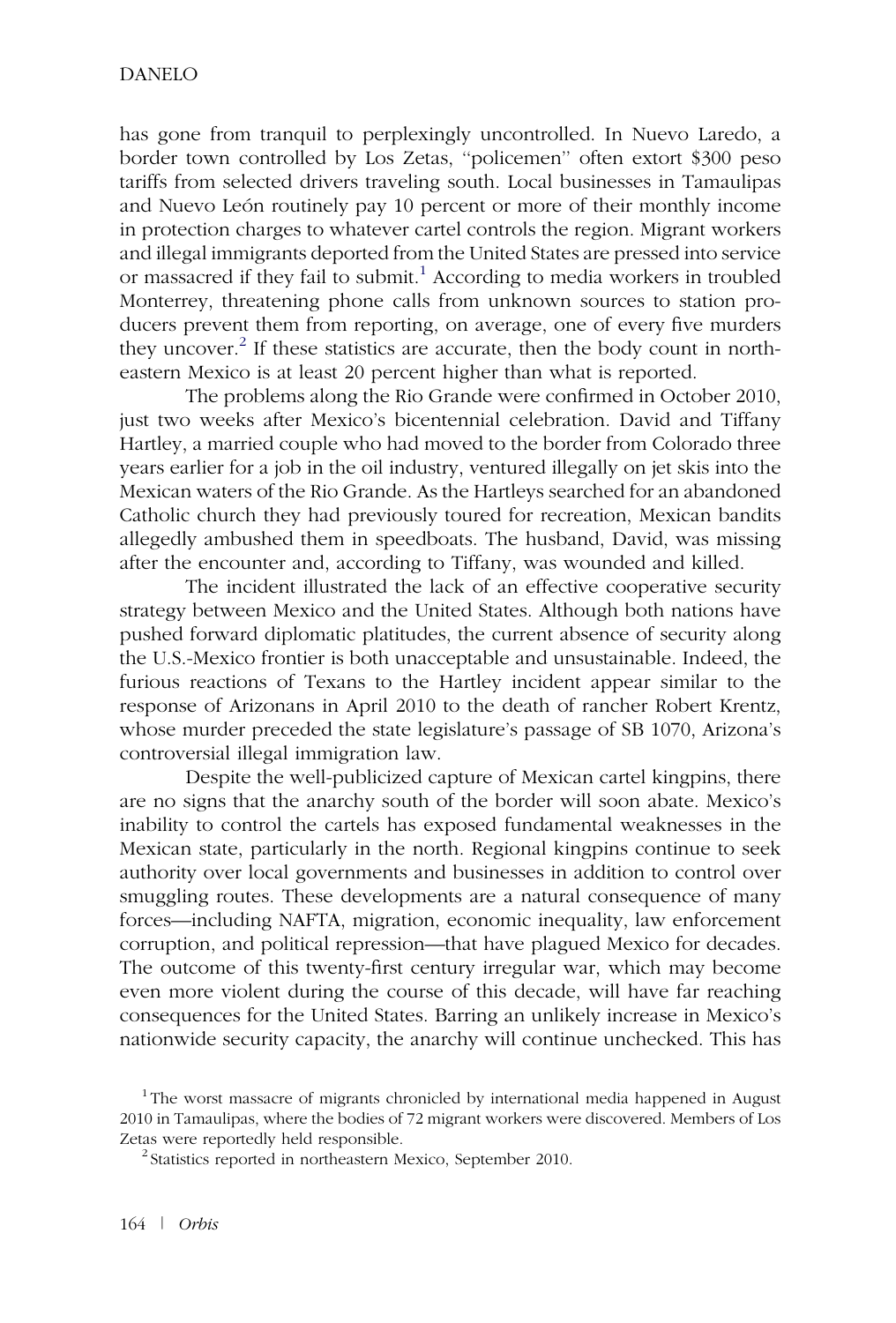the potential to threaten both the legitimacy of the state and the fabric of Mexican society.

#### Toward a Better Understanding of Mexico

To understand what is happening in Mexico, we must first step back from what we think we know about our southern neighbor. The geography, culture, economics, demographics, and politics of Mexico are as complex and diverse as the varied players in the drug violence. Even though the two North American nations are economic, political, and cultural rivals, officials on both sides at state and local levels have long histories of working together.

When most Americans look at a map of Mexico, they usually describe the geography from one of two orientations. The first common approach is to look south from the U.S.-Mexico border. At first glance, northern Mexico appears as a vast undeveloped expanse of mountain and desert, terrain that is difficult to tame. And, indeed, there is truth in this assessment. Mexico's most important geographic features are its three mountain ranges, all named with a variation of Sierra Madre, a Spanish phrase whose literal translation means Mother Highlands. Mexico is so mountainous that if the country were flattened, it would be the size of Asia.

But seeing northern Mexico as a desolate, bandit-filled wasteland obscures the influence and overall importance of northern Mexico's economic engine and major population centers north of Mexico City, the place that represents the second primary orientation Americans typically use to understand Mexico. As the political center of the state, Mexico City's cultural history often dominates the landscape and conversation. Americans hear stories of the Aztec's god Quetzalcoatl and Tenochtitlan, Montezuma's legendary temple, and think these myths and structures explain the whole of Mexico's cultural landscape.

The actual fusion is far different. Although modern Mexico is certainly defined by its traditional native and Spanish heritage, Mexico's six geopolitical regions—particularly the three distinct areas in the north—have also become characterized by their proximity to the United States.<sup>3</sup> Mexico's Core and Outer Core form the traditional geopolitical center of Mexico, while the Yucatan Peninsula is Mexico's eastern (and formerly Mayan) naval flank. Mexico's Core, Outer Core, and the Yucatan each have distinct cultures and characteristics, and each has their own security challenges. But anarchy in these areas does not have the same impact on the United States as violence does in Mexico's north. For this reason, we will focus on northern Mexico [\(Figure 1](#page-3-0)).

<sup>3</sup> Identifying Mexico by six geopolitical sub-regions is a modification of ''The Geopolitics of Mexico,'' a 2009 report available at Stratfor.com. The Stratfor article divided Mexico into four geopolitical sub-regions as Core, Outer Core, Sea Approaches, and Northern Frontier. The Stratfor report has been widely read and distributed, and thus is a useful starting point for discussions on Mexico's geopolitical regions.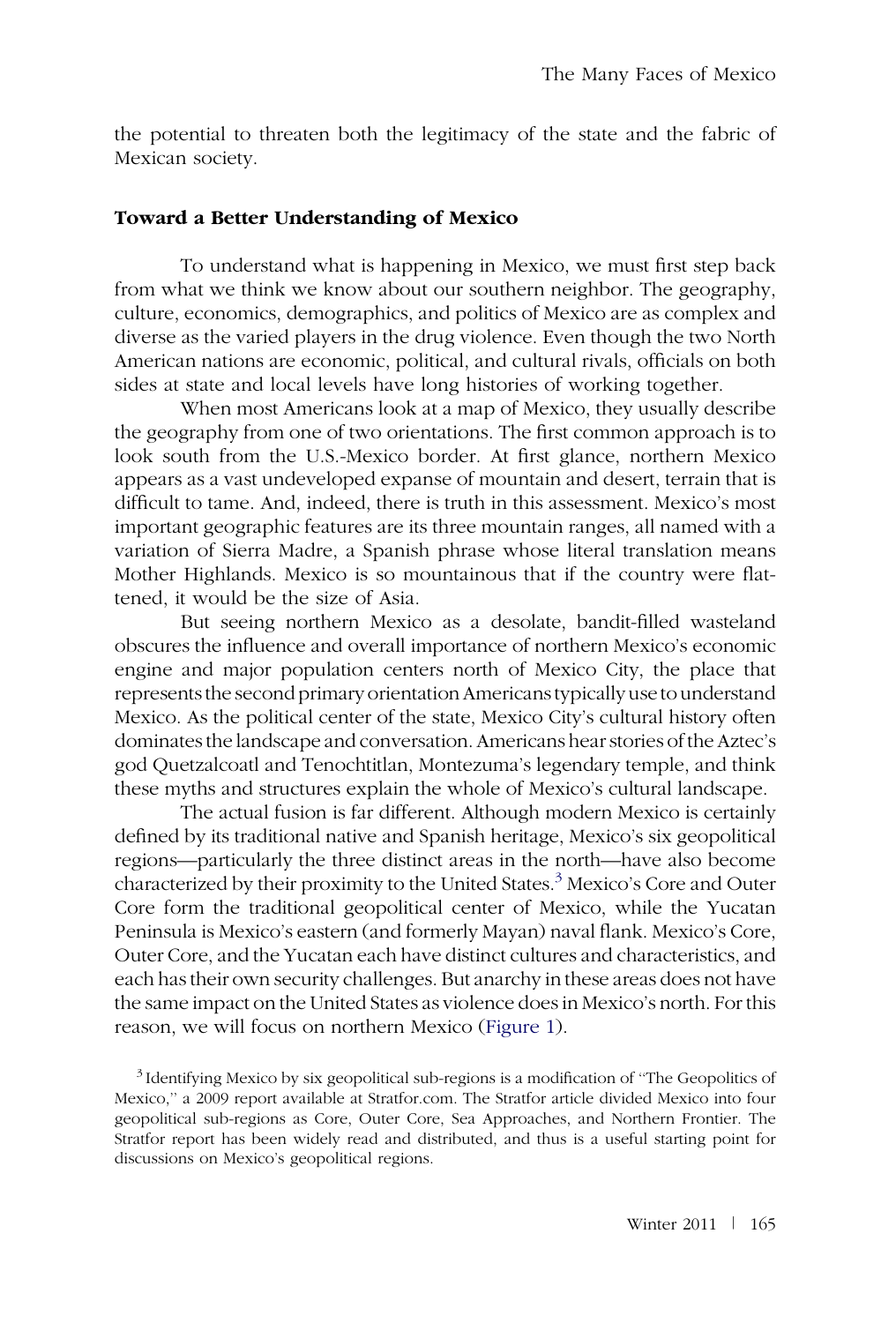# <span id="page-3-0"></span>DANELO



Figure 1. Mexico's Geopolitical Sub-Regions, modified from Stratfor.com template **Northern Mexico's Geo-Political Sub-Regions** 

Mexico's six northern states bordering the United States, as well as portions of other states deeper in Mexico's heartland, are essentially understood as parts of geopolitical sub-regions: Baja California, the Sierra Madres, and the Rio Grande Basin. Baja California is the rugged peninsula south of the U.S. state of California. The Sierra Madres include the deserts, mountains, steppes and coasts of Sonora and Chihuahua. The Rio Grande Basin covers the eastern mountains, plains and tropics of Coahuila, Nuevo León, and Tamaulipas, as well as portions of Chihuahua and Durango. Along with their geographic differences, each of these three regions has distinct economic, political, and security interests. These drive the creation of coalitions with local U.S. counterparts that share similar regional goals.

As illustrated above, conditions in Mexico's three northern geopolitical regions have more importance to the United States than Mexico's southern areas. NAFTA has given these areas an outsized significance to the U.S. economy. Out of every 100 units made in a Mexican *maquiladora* and shipped into the United States, 87 are manufactured in Baja California, Sonora, Chihuahua, Coahuila, Nuevo León, or Tamaulipas. Nearly 20 percent of Mexico's 106 million citizens live in the six states bordering the U.S. southwest. Over 85 percent of all trade between the United States and Mexico passes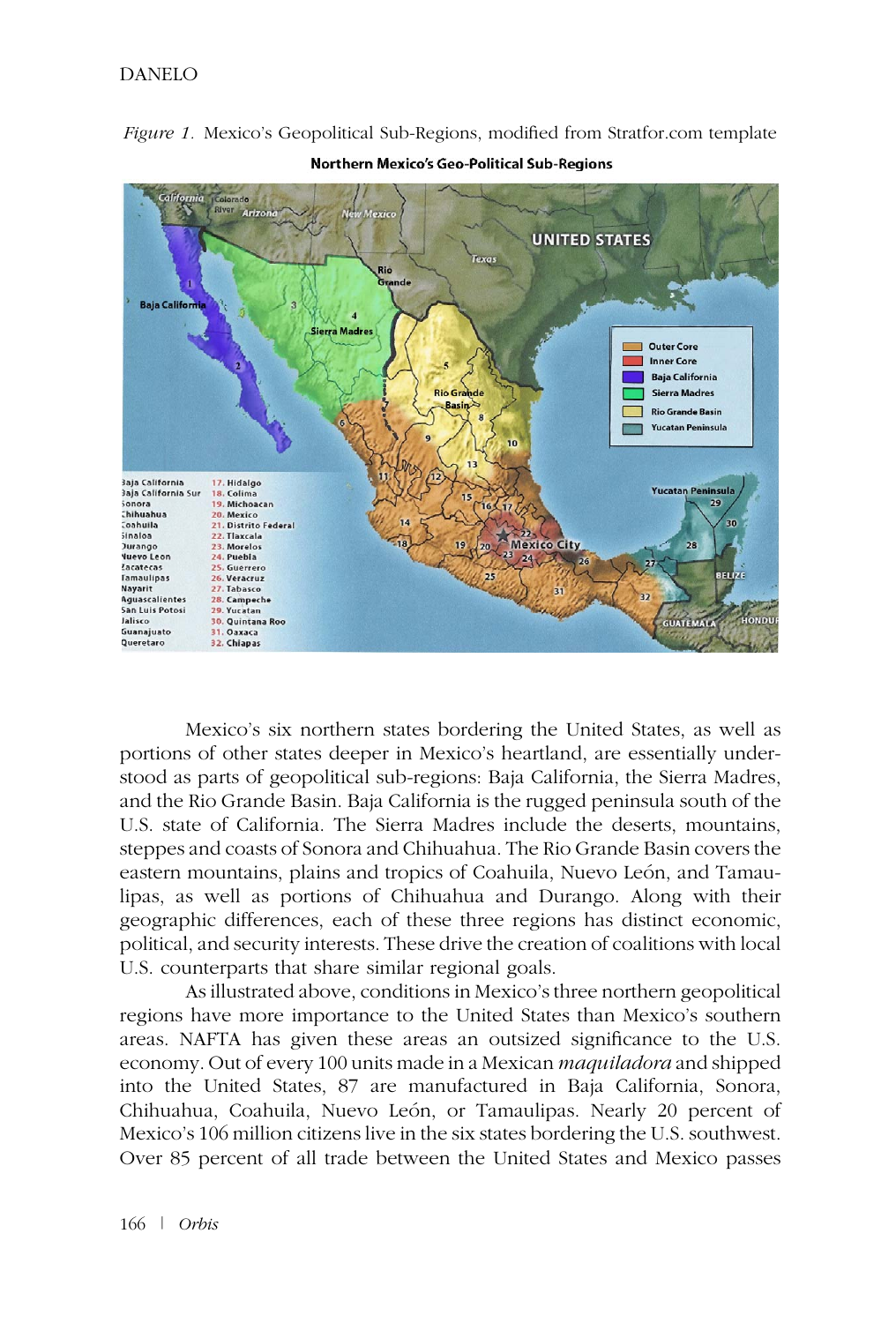through a Mexican border state. And more than half of all of Mexico's drugrelated killings have occurred in these six states.

This illustration of geopolitical sub-regions is not intended to diminish the significance of Washington, D.C.'s relationship with Mexico City. State and local regions are hardly managed without direction from federal authorities. Mexico City and Washington represent the political power centers of two nations cut from the same continent and born with limbs and organs united; despite protestations, the fate of one inexorably impacts their North American Siamese twin. Although this part of Mexico—''la frontera del norte''—is of greatest relevance to Americans, it is rarely examined as a distinct entity. For these reasons, and the obvious geographic proximity of northern Mexico to the United States, these regions merit closer scrutiny.

#### Baja California

Shaped like a miniature of mainland Mexico, Baja California is to Mexico as Alaska is to the United States. Like Alaska, Baja California is isolated from the rest of Mexico; the barren isthmus of the Altar Desert connects the Baja peninsula to ''Continental Mexico.'' Like Alaska, Baja California is useful as a strategic buffer against potential land or sea threats. And, like Alaska, Baja California has the distinction of being the final addition to the Mexican Republic, advancing from territory to state status in 1952.

But in Alaska, Russia has no habit of demonstrating overt ambition or territorial claim, nor does the Alaskan business community show a pattern of subversive political maneuvering to become part of another country. Both dynamics have been at play for over a century between Baja California and the United States. Tensions date back to the Mexican War, when, as part of the 1848 Treaty of Guadalupe Hidalgo, the United States relinquished all claims to the Baja peninsula. This did not sit well with American sailors, soldiers and marines occupying the Baja coast, most of whom had established U.S. forts, seized land, and taken Mexican wives. In March 1848, prior to the Treaty's passage, Senator Sam Houston, President Andrew Jackson's close friend and hero of the Texas War of Independence, wanted to incorporate Baja California and much of what is now northern Mexico into U.S. territory.<sup>4</sup> After passing the treaty without Senator Houston's resolution, the United States deployed secondary brigades of troops to the new American territories. Responsibilities included quelling uprisings from formerly Mexican citizens in the new U.S. territory of California, as well as forcibly evicting American settlers who refused to relinquish land claims in Mexico. Until 1850, the U.S. Army occupied a restive San Diego under martial law.5

<sup>&</sup>lt;sup>4</sup> Robert Merry, *A Country of Vast Designs*, (New York: Simon & Schuster, 2009), p. 433.<br><sup>5</sup> Richard Griswold, "The U.S.-Mexican War in San Diego," *Journal of San Diego History*,

Volume 49, Number 1, 2003.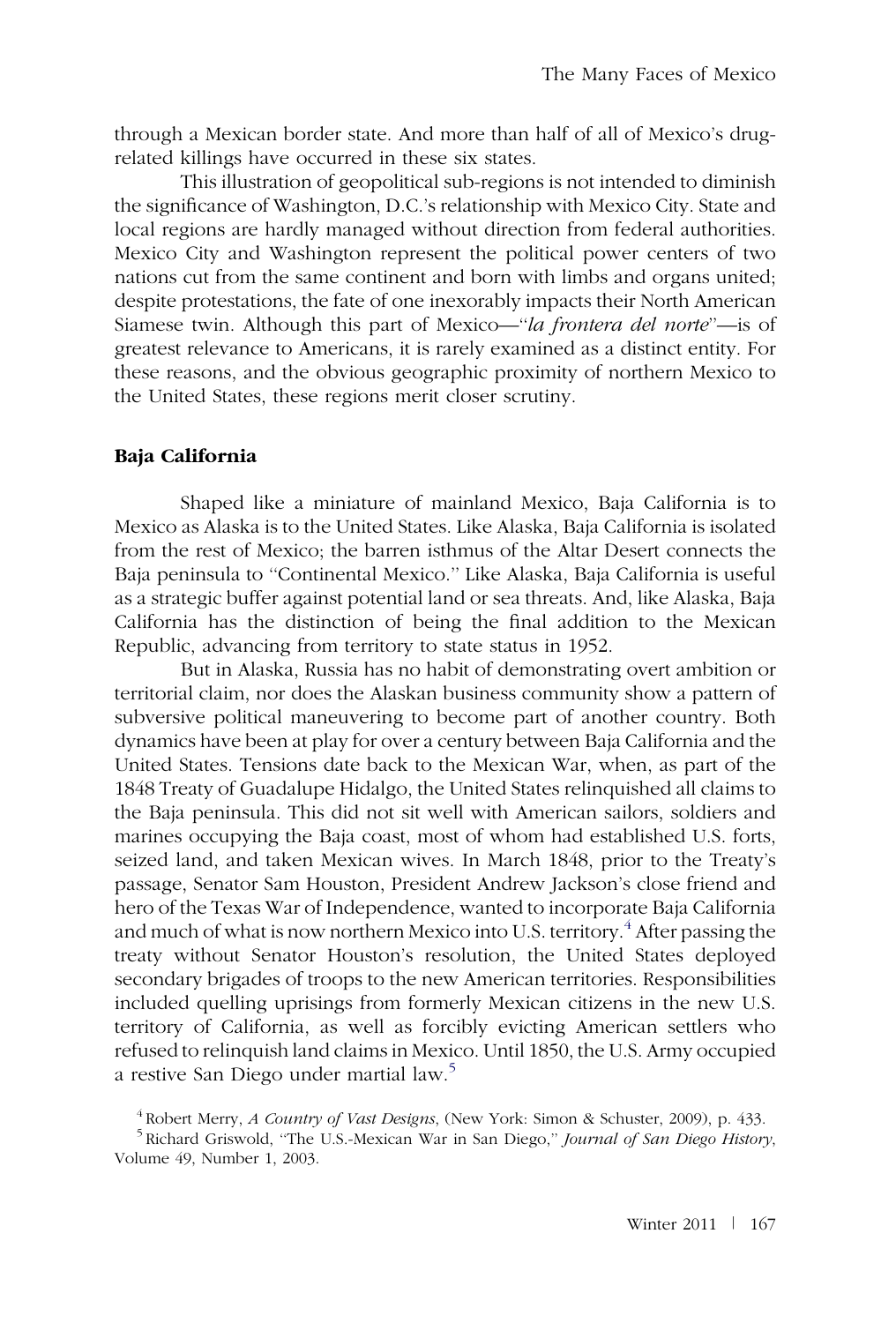Although the fear of U.S. aggression creates concerns throughout northern Mexico, nowhere is that greater for Mexico City than the Baja peninsula. As noted in a recent report, Mexico gains a nautical defense in depth with control of the Baja peninsula, insulating the sea lanes into valuable Pacific Ocean ports from attack.<sup>6</sup> Baja California is much easier for an antagonist—either the United States or an Asian power—to invade and conquer than northern Mexico.

The United States has not acted unilaterally in pursuing the Baja peninsula. Although the peninsula is divided into two states (Baja California Norte and Sur), Baja California's population is concentrated along the U.S.-Mexico border. Nine out of every ten Baja residents live within twentyfive miles of the United States. In every other border state, less than half of the population lives on the line. Unlike Mexico's other border states, Mexicali, Baja California's state capital, sits directly adjacent to the United States.

As a result, Baja California has a disproportionate tie to their northern neighbor—even for a border state. In the early 1900s, private U.S. companies funded and developed Baja's local infrastructure. Mexicali, the capital, was built in 1903 by the U.S.-owned Colorado River Land Company, which also developed Baja California's northern border while building the All-American Canal. With trade and irrigation located on the border, Baja California is anchored permanently to California's economy.

These anchors extend into local politics, with implications that are often troubling for Mexico City. During the Mexican Revolution, the Baja California business community actively backed a movement for the United States to annex the Baja peninsula. Both Prohibition and Pancho Villa quieted the discussion; one by halting unfettered U.S.-Mexico trade, the other through the political instability following his 1916 incursion into Columbus, New Mexico.

Because of Baja California's overall strategic importance to Mexico, an undue level of familiarity with the United States breeds concern in Mexico City. In early 1942, the United States proposed a joint defense with Mexico against a Japanese invasion, perceived as a real threat by both nations. The plan called for the United States to jointly station troops alongside Mexican soldiers along Baja California's western coast. Although Mexico City's diplomats approved the plan with Washington, the government appointed former Mexican President Lázaro Cárdenas—an iconic Mexican leader whose political stature mirrored F.D.R.'s—as the general of Baja California's military zone. Cardenas, a fervent nationalist, issued orders after assuming command to defend Baja California at all costs—both against the Japanese and the norteamericanos. While the joint defensive concept was never put to the test, the plan approved in Washington did not seem possible to implement on the ground despite Mexico City's stated consent.

<sup>6</sup> Stratfor, ibid.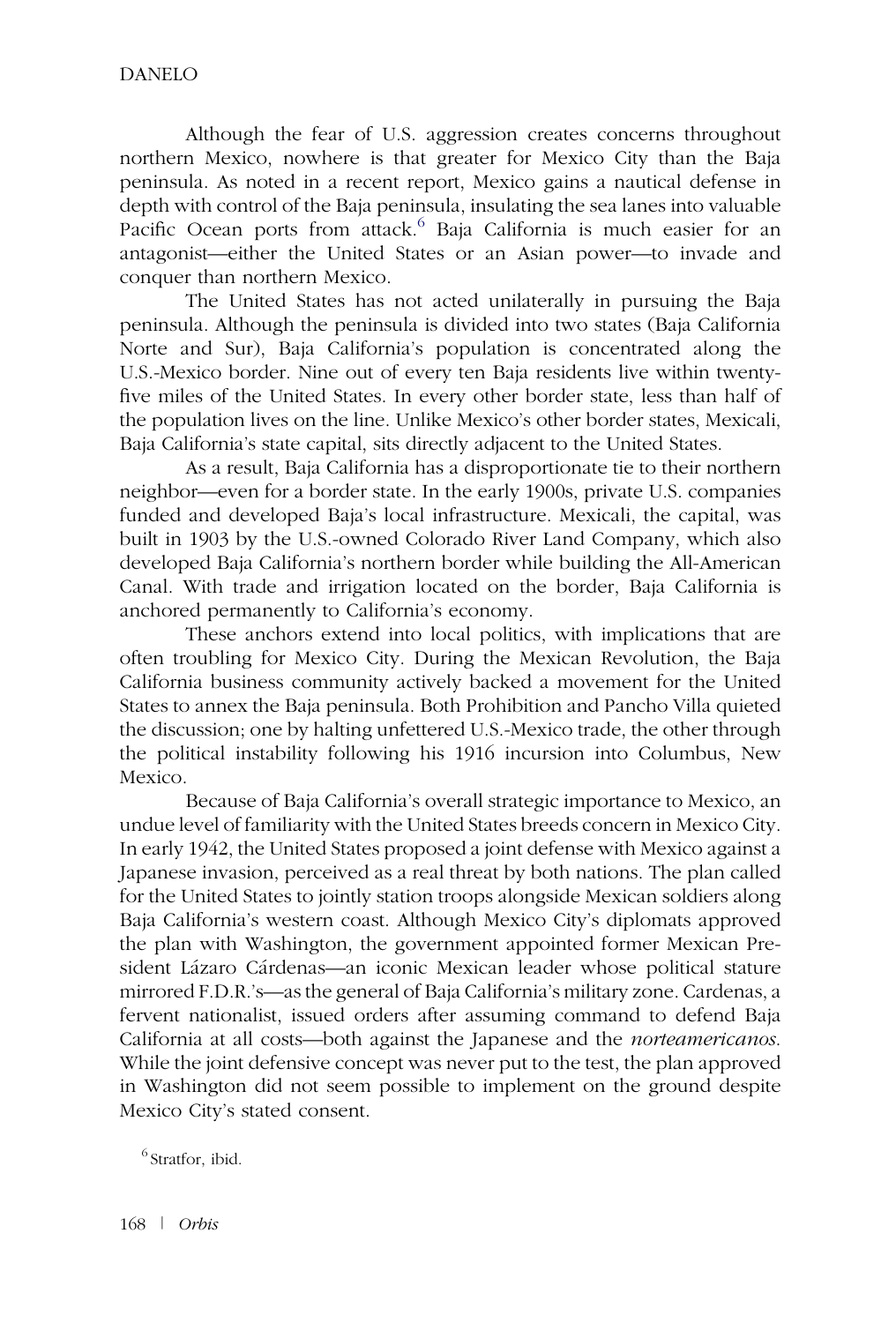The fence marking the U.S.-Mexico border between San Diego and Tijuana is often seen as a sign of cultural oppression. For Mexico City, however, the hard wall north of Baja California indicates a certain relief. Historically speaking, when the demarcation line becomes porous and investment flows into the south, Mexico City's concern increases, worrying that their northern neighbor may again be coveting their prized peninsula. Although state and local partnerships will always exist, joint policies leading to robust, overt U.S.-Mexico security cooperation are unlikely to evolve or endure in this zone of northern Mexico. For both sides—and unlike other U.S.-Mexico border regions—the jagged metal dividing Alta and Baja California will probably be as good as it gets.

#### Sierra Madres

Because popular images of the U.S.-Mexico border include deserts, urban fences, or the Rio Grande, it is easy to forget how mountainous Mexico is. Jagged terrain defines Mexico. The Sierra Madre Occidental—known simply as the Sierra Madres because it is three times the size of Mexico's other mountain ranges—is northern Mexico's key terrain feature. It has historically been the least stable region in northern Mexico, which has also generally offered the greatest political opportunity for security cooperation between Mexico City and Washington, D.C.

The Sierra Madres region is an expansive stretch of tropical coastline, desert, savannah and steppe bisected by the forested Sierra Madre mountain range. Properly called the Sierra Madre Occidental, the Sierra Madres of Sonora and Chihuahua carve the Pacific Coast and Sonora Desert from the Mexican Plateau. Plunging into Sinaloa and Durango, this mountain range funnels south, where it joins Mexico's two other ''Sierra Madres,'' Oriental and del Sur, near Mexico City's valley. Geologically, these mountains are the southern extension of the Rocky Mountains in the western United States.

This rugged frontier was nearly impossible for the Spanish to tame, and it remains difficult for Mexico City. From the sixteenth century until Mexico's independence, Sonora y Sinaloa was the largest province in New Spain. The two western states were partitioned in the 1830s, although Sonora remained enormous until the Mexican War. No Mexican state lost more territory to the United States in 1848 than Sonora.

Arizona's illegal immigration law notwithstanding, Sonorans in certain respects bear a lesser grudge against the norteamericanos than towards Mexico City, whom they hold responsible for the northern frontier's nineteenth century vulnerability and conquest. During Mexico's War of Independence (1810-21), Spanish troops cut off supply lines to the north, effectively starving Sonora's ranchers and miners. Rather than mount an offensive, Mexico City's insurgent leaders campaigned against the Spaniards throughout central Mexico, leaving the northern frontier destitute. An estimated 50,000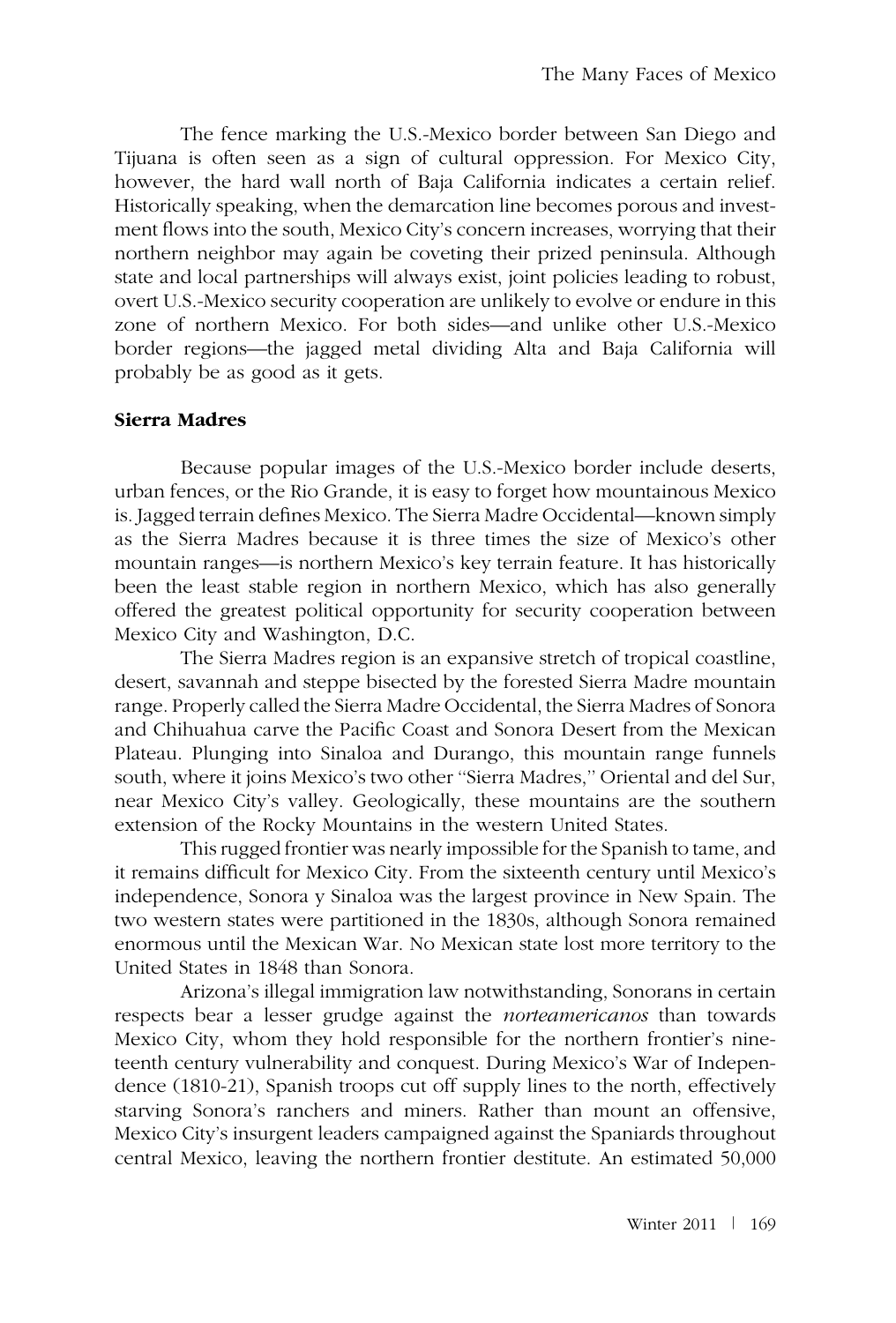Sonorans abandoned homesteads during the war, depopulating the region and returning control of the mountains to their natives. A display at the Sonora State Museum in Hermosillo suggests—perhaps more with *machismo* than logic—that if Mexico City had invested additional resources towards the north, the Sonorans could have defended their territory from the eventual American Intervention.

Chihuahua, the eastern state in the Sierra Madres region, also has a history of dissention with Mexico City. Significant events in both of Mexico's major political cataclysms—the 1810 war for independence from Spain and the 1910 Mexican Revolution—occurred in Chihuahua. After Miguel Hidalgo began his 1810 uprising against Spanish rule, he was arrested and deported to Chihuahua City, where he was executed by firing squad in July 1811. An eternal flame burning in the Chihuahua governor's building marks the spot where Hidalgo died. A century later, political rebel Francisco Madero sparked the Mexican Revolution in Chihuahua and Pancho Villa, who remains revered in the state, fanned the flames as governor and generallisimo.

Notwithstanding a serious disagreement with Pancho Villa prior to World War I, the U.S. and Mexican governments have a history of security partnership in the Sierra Madres. From 1881 to 1910—just one generation removed from the Mexican-American war—Mexico's president, Porfirio Diaz, joined with a series of American presidents to patrol much of this geopolitical region together. In west Texas, along the eastern edges of the Sierra Madres, Mexican rurales rode with Texas Rangers who were pursuing Comanches. In Arizona Territory, Mexican and American soldiers mounted joint campaigns against Apache warriors and Chinese immigrants. Cooperation ended during the Mexican Revolution, and rum-runners violating Prohibition led Congress in 1924 to create the U.S. Border Patrol.

On the eastern reaches of the Sierra Madres is one of the most important, and overlooked, terrain features in North America. The headwaters of the Rı´o Conchos, the primary source of the Rio Grande, lie in western Chihuahua. The river flows down the mountains to the east, picking up runoff from tributaries to the north and south, meeting the Rio Grande at Presidio, Texas and Ojinaga, Chihuahua. In hydrological terms, this is the same pattern as South America's Amazon River. Most of the water flowing out of the Rio Grande and into the Gulf of Mexico has journeyed from west to east, instead of north to south.

Most official literature defines the Rı´o Conchos as a tributary of the Rio Grande, which implies that the Rio Grande is a river whose full source originates comfortably in the United States. That's not entirely correct. If cartographers and geographers were to describe precisely the water's source—absent any discussion of national boundaries—they would say that the body of water north of Presidio is actually a tributary of the river running east from the Sierra Madres in northwestern Mexico. If the political line between the United States and Mexico did not exist, the thick blue line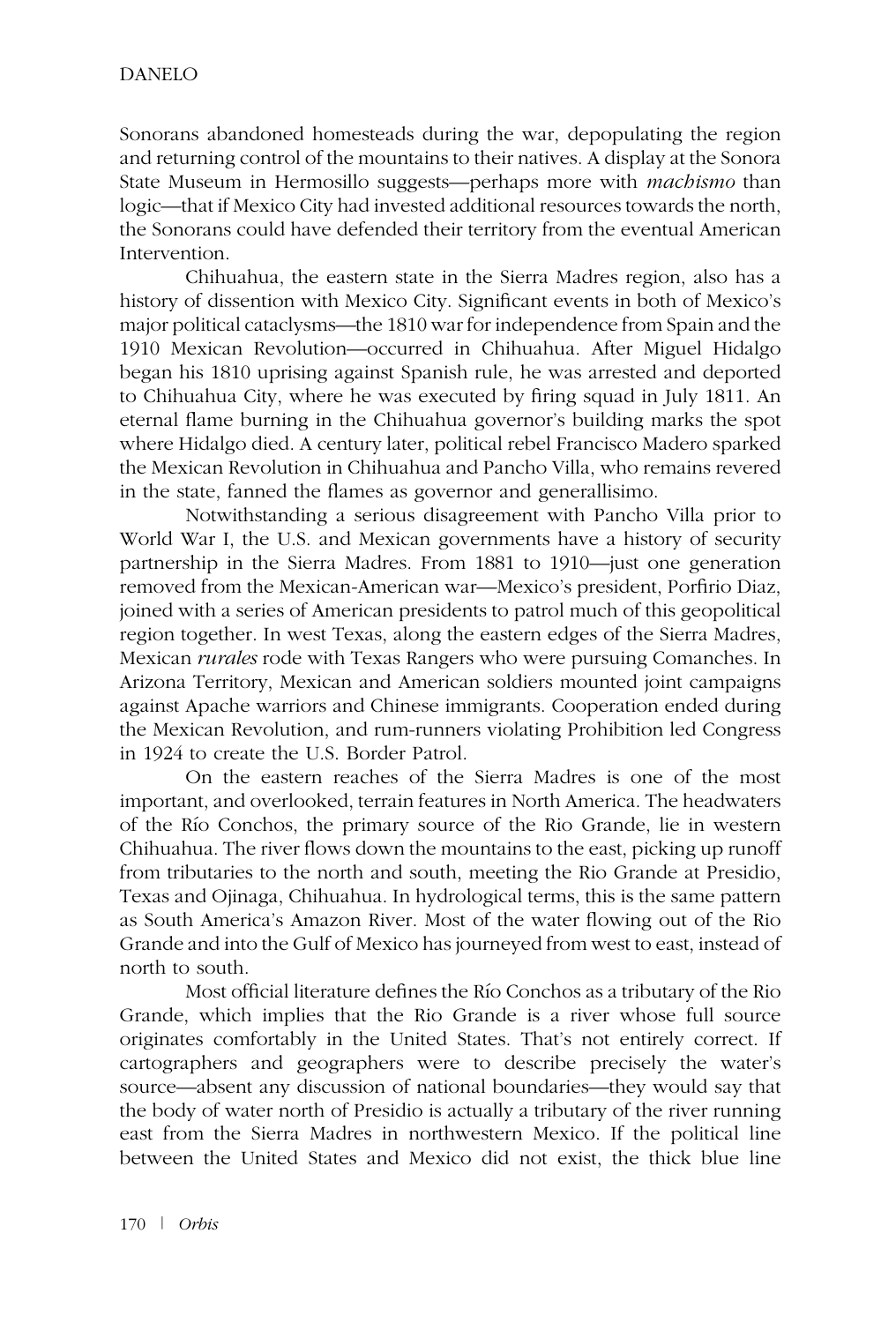

Figure 2. The Rio Grande and Rio Conchos, highlighted to reflect water flow

marking the river would run east through Mexico into Texas, not south through Colorado (Figure 2).

Since the Rı´o Conchos is the main source of the Rio Grande, the river that separates Texas and Mexico north from Presidio is not grand at all. In most places, it is barely a creek. This body of water north of Presidio might also be the origin of the name of the Mexican river to the west—Rı´o Conchos means Crude River in English. As this geopolitical discussion moves east, the Northern Rio Grande will refer to the river that runs south from Colorado to Presidio, Texas. It is important to distinguish between these two parts of the river because they both have different characteristics, which will become relevant when examining the Rio Grande Basin.

Finally, the Sierra Madres represent the heart of the *norten*<sup>o</sup> culture, an ethos separate from Mexico City and Guadalajara. Just as the U.S. southwest has a distinctive Mexican character, and, similarly, northern Mexico exhibits an intriguing combination of American and frontier behaviors. Nortenos see themselves as the rugged antithesis of southern city slicker chilangos, the common nickname for residents of Mexico's Core and Outer Core. In the Sierra Madres, as in other parts of northern Mexico, American sports, particularly football, basketball, and baseball, receive priority showing at sports bars and at parties. Northern Mexican families, like their U.S. counterparts, exchange Christmas presents on December 25; in Mexico City and Guadalajara, the preferred giving day is January 6, or Dia de Los Reyes. For a U.S. parallel, try to imagine the cultural difference if Boston, New York, Philadelphia and Washington, D.C. ate Thanksgiving turkey in November, while Los Angeles,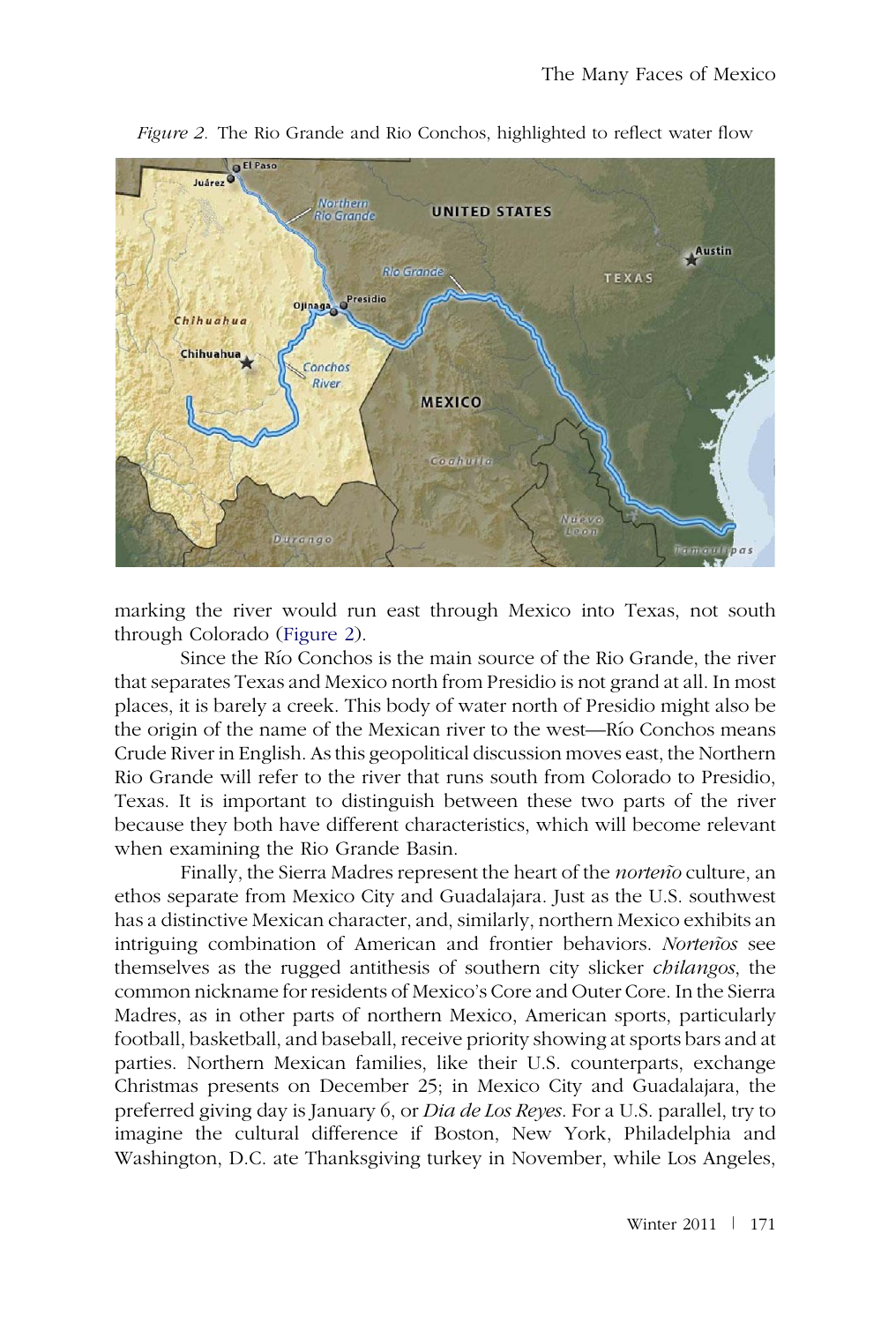San Francisco, Portland, and Seattle feasted two weeks later. The cultural similarities between Mexicans and American become even stronger as we move into the Rio Grande Basin.

# Rio Grande Basin

The Rio Grande Basin refers to the plains, hills, and tropics east of the Rio Conchos and the Rio Grande delta, which is divided between the U.S. and Mexico and flows into the Gulf of Mexico. In economic and cultural terms, this region is more interconnected than any other along the U.S.-Mexico border. According to United Nations human development statistics, the states within the Rio Grande Basin-Tamaulipas, Nuevo León, Coahuila, and parts of Chihuahua and Durango—have the highest per capita standard of living in Mexico. Put together, these states average a GDP that is 2.3 times greater than the rest of Mexico combined.<sup>7</sup>

The most important city in the Rio Grande Basin is Monterrey. Both the state capital of Nuevo León and the regional capital of the Rio Grande Basin, Monterrey, is the third-largest metro area in Mexico, just below Mexico City and Guadalajara. It is also the financial capital of Mexico; a city intimately connected with American banking, manufacturing, and energy industries, especially those across the border in Texas. Despite an oligarchy of families that have held local power for four centuries, this region has the largest and wealthiest middle class in Mexico.

One important characteristic of Monterrey is its difference in origin from Mexico City. Unlike Mexico City, which was a thriving Aztec city prior to Spanish conquest, Monterrey did not exist before 1596, when European immigrants named the first settlement Santa Lucia. Consequently, Monterrey's cultural history has evolved differently from Mexico City, where a mixture of pride and shame about the consequences of pillaging a native culture engenders a constant awareness that continues to this day. Monterrey takes little pride in the accomplishments and failures of the Aztec civilization; other than small bands of nomadic hunters whose tribal status remains unknown, no indigenous culture shares any history or cultural affinity with Nuevo León.

To a much larger degree than Mexico's other geopolitical regions, the Rio Grande Basin has charted its economic rise with that of the United States. The fortunes of the Texas economy have played a particularly significant role in Monterrey's development. When Texas became independent in 1836, Monterrey was a sizable but relatively unimportant city; one of many stopovers on trading routes leading through San Antonio and the western reaches of the United States.

This changed during the Civil War, when the Union Navy's blockade of the Confederacy made Texas an important route for exports to Europe. As an

<sup>7</sup> Mexican-American Free Trade Alliance, San Antonio, Texas; October 17, 2007.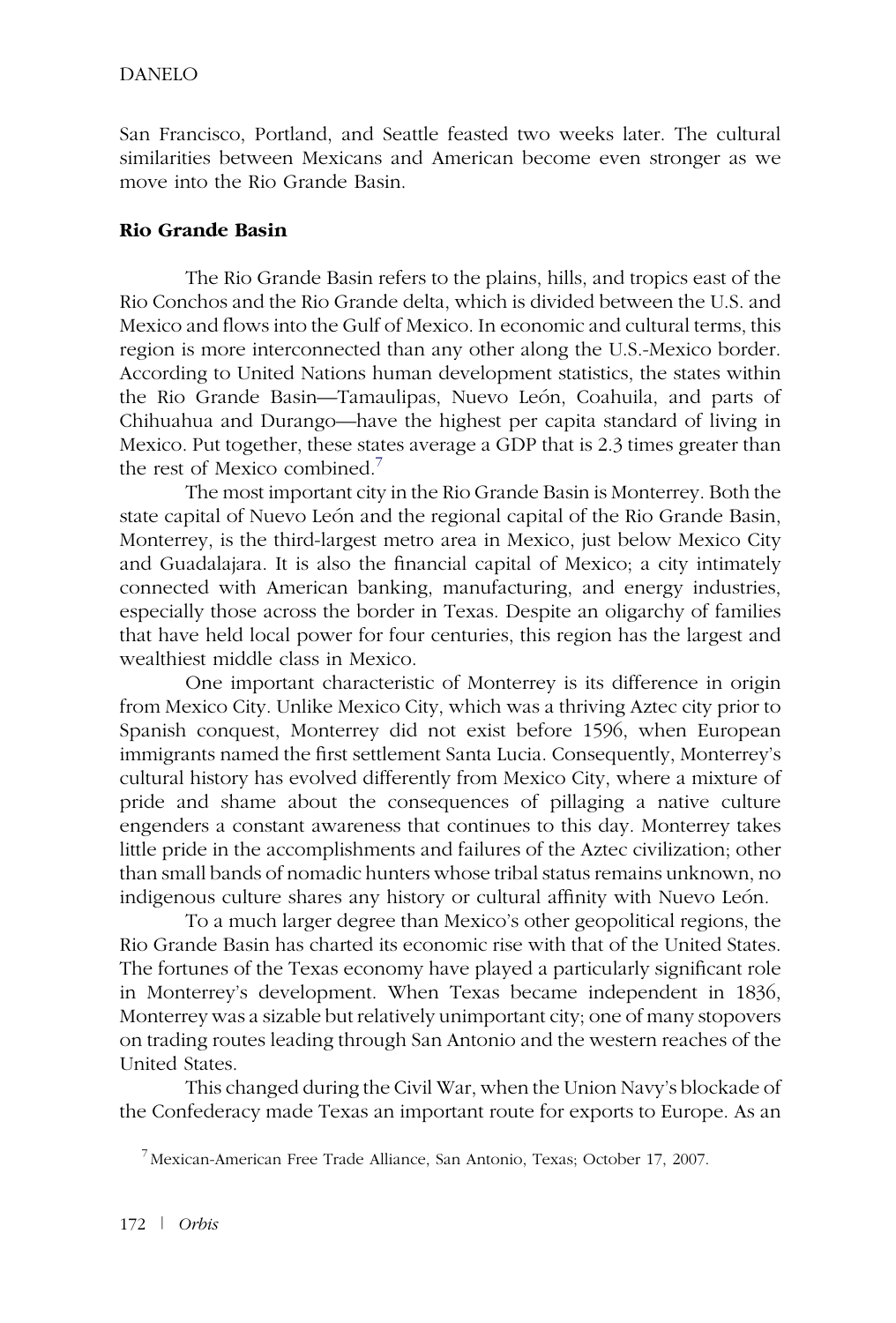international waterway, the Union could not block traffic down the Rio Grande without risking the ire of Mexico, which was governed by Maximilian I of the Hapsburg dynasty and backed by the French military. Although the Union was loyal to Mexico's rebel general Benito Juarez, they lacked the naval resources and political interest to prevent Mexico from trading with the Confederates. With the Rio Grande filled with cotton bound for Europe, Monterrey became an important mercantile exchange, leading to the city's eventual development as the financial capital of Mexico.

Monterrey's energy and manufacturing industries grew alongside those of Texas during the twentieth century, and no area has benefited more from the North American Free Trade Agreement. As a result, the Rio Grande Basin is Mexico's only geopolitical sub-region with the capacity, wealth, and infrastructure to form a political bloc that could, theoretically, disrupt the internal structure of the Mexican state. Although such a scenario is extremely unlikely, it is relevant to acknowledge this area's political significance, particularly given the current challenges Mexico City faces to its writ of authority, which we will now look at closer as we analyze the state's capacity to continue confronting the ongoing specter of drug violence.

# The Drug War by Geopolitical Region

Understanding the geopolitics of Mexico is necessary if the United States is to develop policies to address conditions that will help Mexico restore security to its citizens. First, developing the geopolitical framework is important for understanding current events. Just because a strategy has been effective in one particular region, as in the case of Baja California, does not mean it will be effective in another. Second, and more importantly, the geopolitics are essential to understanding how the United States and Mexico develop cooperative strategies in the regions where the current approach is clearly not working. As we know from the headlines, the strategies in the Sierra Madres and Rio Grande Basin have been catastrophic failures. Can the successes in one region translate to another? If not, are there any guiding principles U.S. and Mexican authorities can use as they develop strategies?

In less than a year, Baja California has gone from being one of the most violent regions of Mexico to one of the safest. Local businesses are not being extorted, as was once the case. Shoppers and tourists are returning. The shift began to occur in January 2010 after authorities captured Teodoro García Simental, a drug lord with a fondness for boiling his enemies in lye. Additionally, although the Mexican military maintained a regular and visible presence, commanders made a strategic decision to not conduct operations in Baja California's major cities of Tijuana, Ensenada, and Mexicali.

Two things are noteworthy about Baja California. First, Mexico's federal and state police were the lead agencies in attacking García Simental's cartel, and their effectiveness is admirable and worthy of commendation.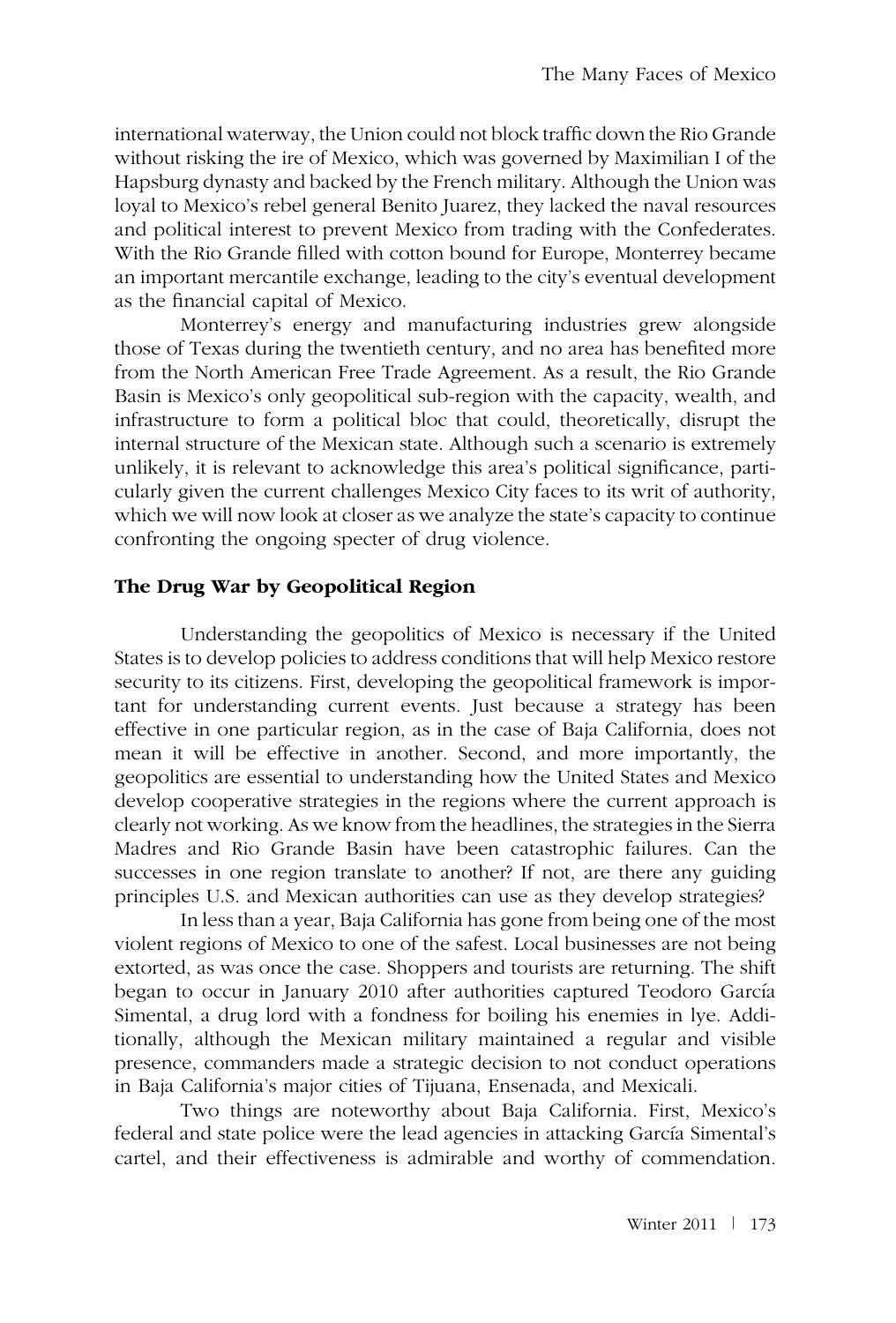Operations appear to have been closely coordinated though Baja California's former interior minister, Jose Francisco Blake. Second, it is important to acknowledge what did not happen. Neither the United States nor Mexico significantly changed any gun or drug laws. Mexico's police and military, in Baja California, successfully developed the capacity to address the security problem.

Although Mexico has taken down other cartel kingpins, Baja California's subsequent turnaround and stabilization represents the only strategic success story in northern Mexico. President Calderon, it should be noted, appointed Jose Francisco Blake as interior minister for all of Mexico in July 2010, after his National Action Party (PAN) was defeated in congressional elections. Blake, who is also a PAN member, was given the implicit and explicit task of translating his success in Baja California to all of Mexico.

Mr. Blake will have a difficult task. Baja California has a small population, and authorities had both the capacity and will to apply sufficient resources to built operations that supported Mexico's counter-narcotics strategy. The actual and perceived legitimacy of federal and state police in Baja California, and the willingness of the military to play a supporting rather than supported role—especially in urban areas—made the strategy effective. Mexican soldiers stationed in the region operated primarily as screeners at fixed checkpoints or as a quick reaction force for federal police.<sup>8</sup> While maintaining a discreet presence in the background was important in Baja, the Mexican military should not necessarily keep the same low profile in the other two regions.

The Sierra Madres remain in anarchy. As the Caucasus and the Scottish Highlands have illustrated, the mountains have often been difficult for governments to tame. The Mexican military and federal police do not have enough personnel to secure the rugged terrain in Sonora and Chihuahua, which is not any easier for vehicles to traverse than it once was for horses. Because of the absence of the authorities, most of the area is under de facto control of the Sinaloa Cartel. Headed by Joaquin ''Shorty'' Guzman, #937 on the 2009 Forbes roster of the world's 1000 wealthiest billionaires, the Sinaloa Cartel is widely seen as Mexico's most powerful drug cartel.

Because the Mexican military does not have the resources to win a protracted fight with the Sinaloa Cartel, the ''hands off'' strategy in rural Sonora and Chihuahua is more problematic. Mexico's defense secretariat has orga-

<sup>8</sup> I reached this conclusion from published reports, interviews with off duty Mexican soldiers stationed in Baja California, and personal observations. One Mexican soldier stationed in Baja California said in two years of being deployed, his unit only encountered one combat engagement. In 2009, at a rural location, Mexican federal police requested military vehicles, weaponry, and personnel as covering fire for an immediate takedown of a cartel safe house. The soldier said he provided suppressive fire from a mounted .50 caliber machine gun for the federal police, who completed the entry and takedown of the safe house. In other cities (Ciudad Juarez; Nuevo Laredo), soldiers, not the police, took the lead in operations.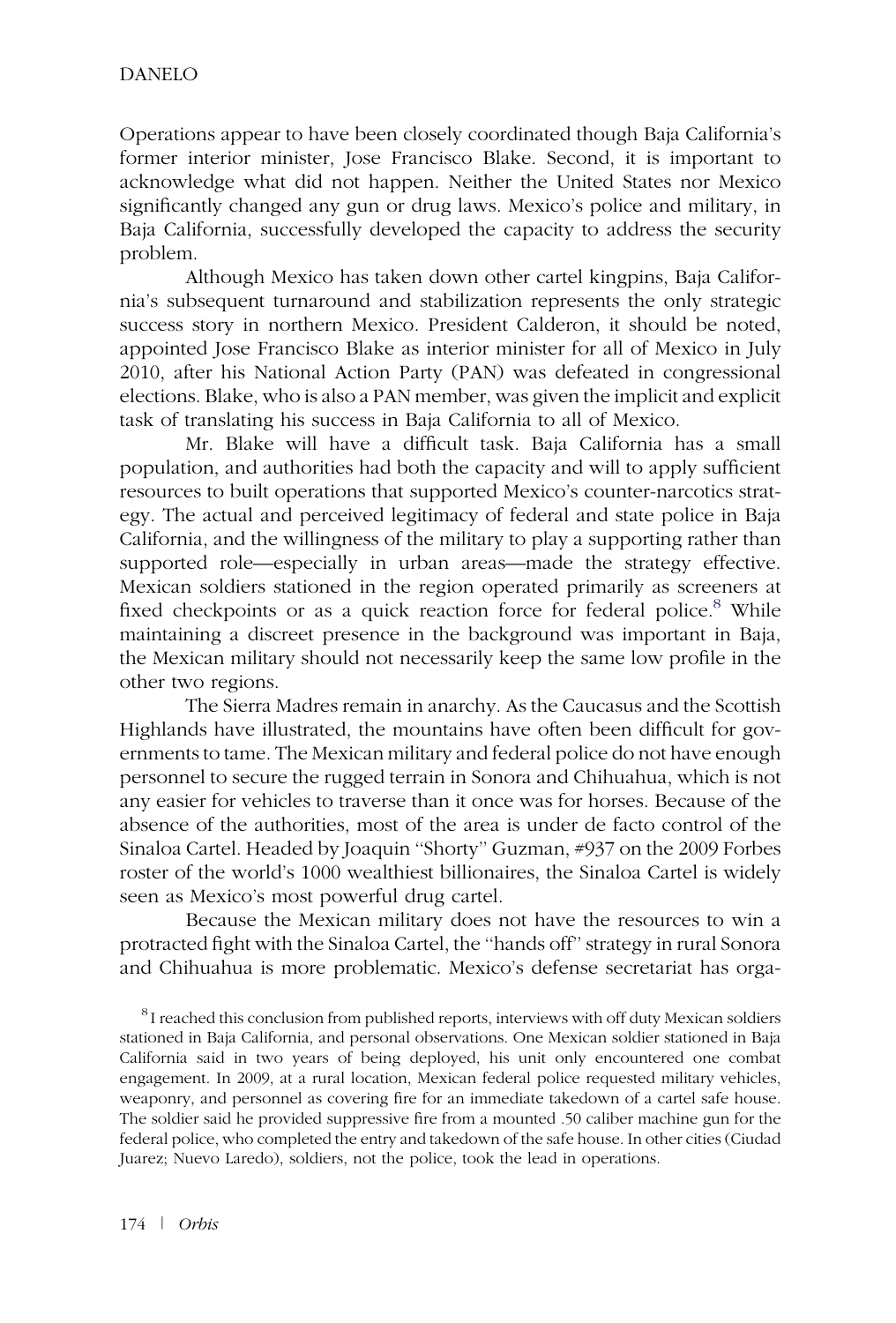nized the Mexican Army divisions differently than the geopolitical regions identified in this article. Under Mexican Army structure, Baja California and Sonora have been placed under the same division command.<sup>9</sup> But unlike the case of Baja California, the terrain in Sonora, strength of the enemy, and nature of the threat requires significantly more troops available for rural patrolling. Mexico does not have these troops. This means the Sinaloa Cartel—as well as their rivals—can support operations in other areas indefinitely from their rural bases. This is what is taking place in Ciudad Juarez, where the lack of security in the surrounding highlands is only one of the many reasons why this city has become known as the murder capital of the world.

Issues north of the border also contribute to the security vacuum in the Sierra Madres. The six Mexican states bordering California, Arizona, New Mexico, and Texas have developed varying degrees of security partnerships with mirroring U.S. states. Many are ad hoc, and some have been formalized with political compacts. For example, Arizona and Sonora have an official police partnership, which once enabled authorities to share information, coordinate investigations, listen in on common radio frequencies, and develop joint operations at a direct state-to-state level outside of federal supervision.

But the Mexican state of Sonora now maintains a caustic and temperamental attitude towards Arizona, which has reduced security cooperation between state officials. Although intelligence sharing and operational partnership were once robust, cooperation became less effective when Sonora's government protested Arizona's passage of SB 1070. This development is a setback for everyone except drug cartels, who continue to fight over control of Ciudad Juarez and the surrounding regions.

The Rio Grande Basin has witnessed the sharpest shift in conditions on the ground. Violence has spiked significantly since February, when the Sinaloa Cartel declared an alliance between the Gulf Cartel and La Familia Michoacán against the regional power Los Zetas. The Zetas responded by establishing roadblocks on a major intercontinental highway and ambushing two downtown Monterrey hotels. Monterrey, the wealthiest city in Mexico, has not previously been impacted by the drug wars. Home to many of Latin America's most prestigious colleges, an informal ''cease fire'' had held for decades; both cartel leaders and government officials sent their children to universities like Monterrey Tech, a school seen as Mexico's equivalent to MIT. This status as safe zone no longer exists. $10$ 

The conditions that led to the deterioration of security in the Rio Grande Basin are much the same as those in Sonora and Chihuahua: federal

<sup>9</sup> Mexico is organized into twelve military commands, and the zones are identified by roman numerals. Baja California and Sonora are in Zone II. Chihuahua and Coahuila: Zone XI. Nuevo Leon and Tamaulipas: Zone IV. See Mexico's government web site: [www.sedena.gob.mx.](http://www.cfr.org/) <sup>10</sup> On March 20, 2010, Mexican security forces shot and killed two Monterrey Tech students

thought to be involved in drug activity. The incident was the first of its kind in the history of the campus.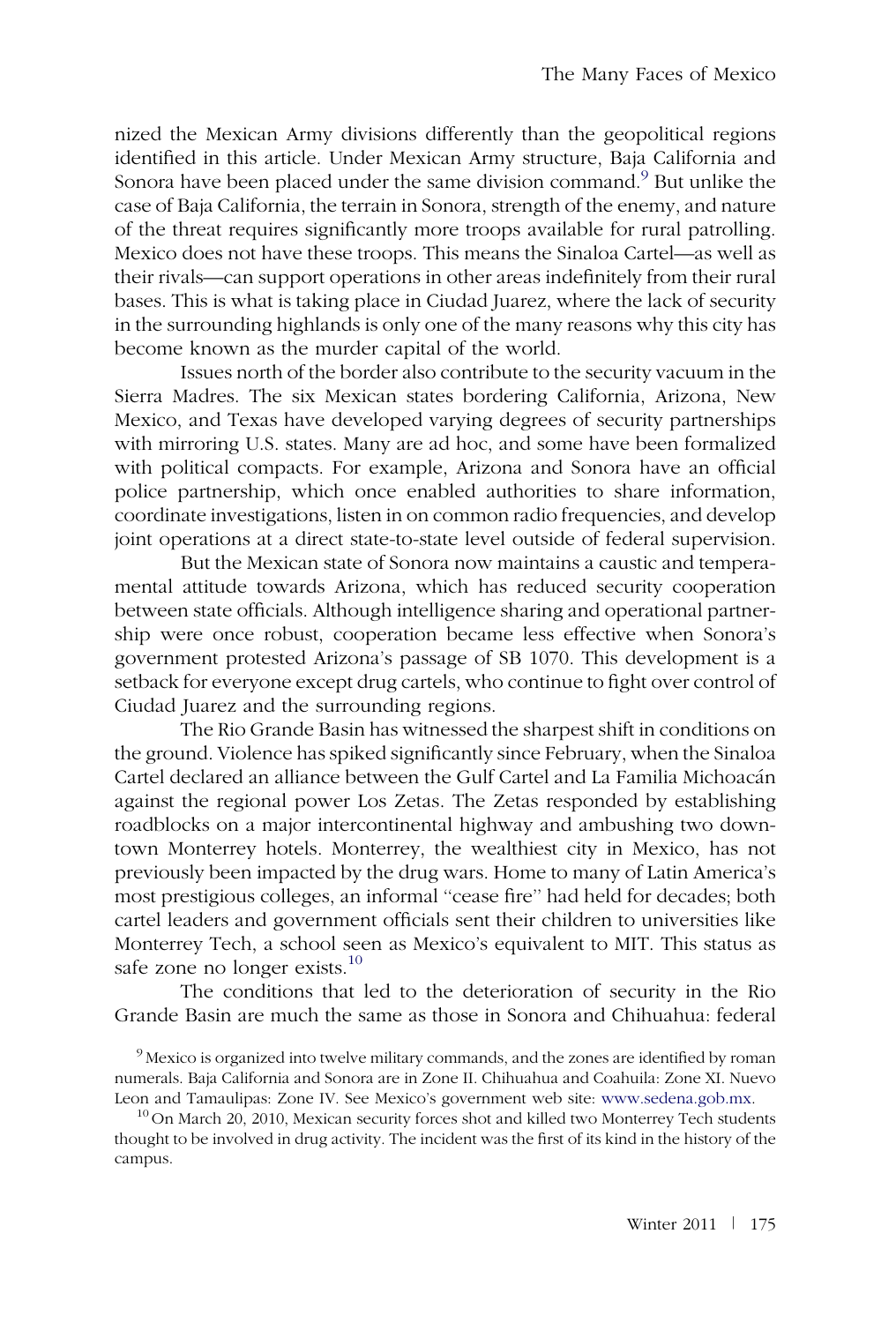and state authorities cannot control rural areas, which gives cartel leaders the bases they need to conduct operations in cities. The biggest difference is this: instability in and around Monterrey is much more politically significant than chaos in Ciudad Juarez. Both literally and figuratively, the Sierra Madres are remote. Although President Calderon would certainly like to defeat the Sinaloa Cartel, he can tolerate their dominance of the mountains. But Mexico City cannot permit terror to rule Monterrey.

This is a vulnerability that Los Zetas have exploited. By attacking Monterrey this year, Los Zetas have forced the Mexican government into overreacting in urban areas throughout the Rio Grande Basin, exposing their lack of authority in the rural regions. This has enabled the weakened Los Zetas to fight back against the cartel alliance. It has also fueled an academic debate over whether or not Mexico is facing an insurgency, which has only served as fodder for Washington and Mexico City to snipe at each other instead of joining forces against their common enemies.

## The New Colombia?

During a September 8, 2010, speech at the Council on Foreign Relations, Secretary of State Hillary Clinton compared conditions in Mexico to Colombia's late twentieth century drug war, saying the Mexican situation was ''morphing into, or making common cause with, what we would consider an insurgency.''<sup>11</sup> Astonishingly, a day later, President Barack Obama publicly rejected her comments. ''Mexico is a vast and progressive democracy with a growing economy,'' the president said in the Los Angeles-based Spanish newspaper La Opinion. ''You cannot compare what is happening in Mexico with what happened in Colombia twenty years ago."<sup>12</sup>

Although President Obama is correct in saying the situations in Colombia and Mexico are not directly analogous, his rejection of Secretary Clinton's more accurate assessment is misleading. Since December 2006, deaths in Mexico have exceeded previous Latin American insurgencies in a dramatic fashion. Almost 30,000 people have died in four years, a staggering statistic of chaos. According to the International Institute for Strategic Studies, 30,000 were also killed from 1980-1994 in Peru's war against the Shining Path. Estimates of Colombia's casualties from their 46 year war against the Medellin Cartel and the Revolutionary Armed Forces of Columbia (FARC) are between 70,000 and 100,000 from 1963 to today.<sup>13</sup> Although Mexico has twice the population and size of Colombia and three times that of Peru, the pace of death has accelerated at a rate that is, respectively, 5 and 3.5 times higher.

<sup>&</sup>lt;sup>11</sup> "A Conversation with U.S. Secretary of State Hillary Rodham Clinton," Council on Foreign

Relations, Washington, D.C., September 8, 2010. Transcript archived at [www.cfr.org](http://www.cfr.org/).<br><sup>12</sup> "Mexico drug war not comparable to Colombia: Obama," Reuters, September 10, 2010.<br><sup>13</sup> International Institute for Strategic Studies,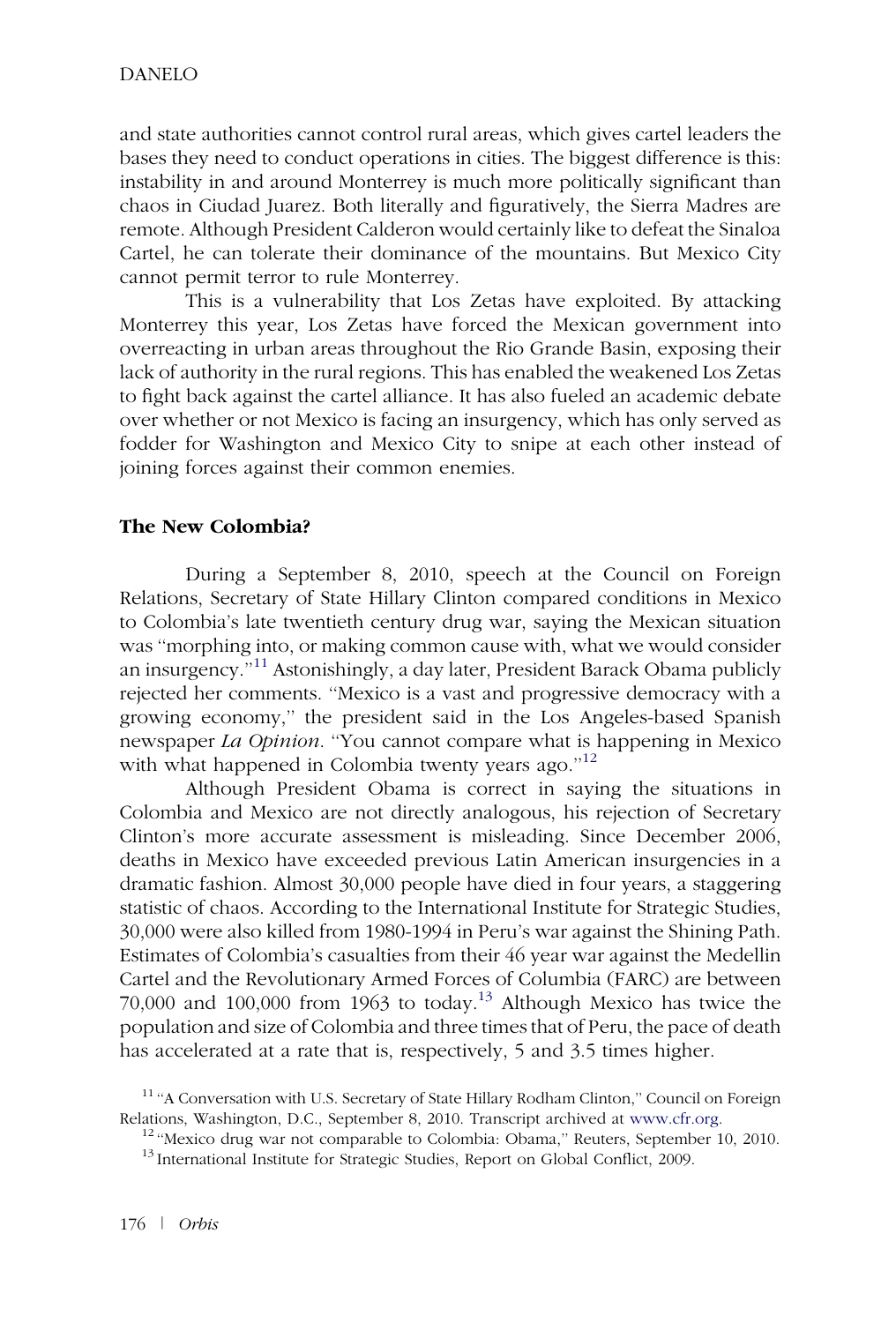The volume of violence is where the similarities end. Unlike the FARC in Colombia, Mexico's drug cartels have no desire to reshape their country in accordance with Marxist ideology. In thought and behavior, Mexico's narcotics groups have more in common with Somali pirates than Colombian rebels: both groups seek to create anarchy so they can exploit the defenseless and dominate local markets. Like Somali pirates in East Africa's coastal villages, Los Zetas and their ilk have thrived in stateless voids, stealing money from merchants and becoming minor celebrities within their respective regions.

While Colombia faced a political insurgency, Mexico confronts something like land piracy. The drug kingpins are bandits, shameless and powerful, sailing untouched through the mountainous seas of the Sierra Madres and Rio Grande Basin, marauding wantonly in their fleets of pickup trucks and SUVs. The absence of politics does not make Mexico's problems any less virulent, and analysts should pause before dismissing the drug violence as ''only a criminal problem'' simply because the Sinaloa Cartel lacks a political ideology.

This is why the verbal differences between President Obama and Secretary Clinton are important. Even though Secretary Clinton may not have explicitly clarified the parallel, her acknowledgement of the scope and power of the lawlessness underscored an awareness of the problem and a need for the United States to move more forcefully towards developing constructive and cooperative solutions. By using the Colombia parallel, the chief diplomat signaled to the Mexican government a continuing willingness to help and a commitment to assist with achieving stability. By highlighting the success of Mexico's economy, President Obama seemed to be pandering unnecessarily to Mexico City's political elite, who themselves may lack a full understanding of the issues in northern Mexico and are content to wallow in self pity and blame the United States for the violence. Neither option is acceptable. Secretary Clinton must accurately diagnose the problem and President Obama (and Mexico's politicians) must fully acknowledge it for both countries to achieve results.

## A Better Plan

Since 2006, when the United States reached an agreement with Mexico on what is now called the Merida Initiative, critics have referred derisively to the cooperative effort as ''Plan Mexico,'' comparing the effort to the U.S. assistance given to Colombia during the previous decades. Ironically, many policy experts are now offering Plan Colombia as a success story and suggesting the U.S. military partnership could be replicated in Mexico. Although building the Mexican military's capacity and offering technical assistance will be of some value, these proposals offer little substance in addressing the security issues that form the heart of the problem.

While U.S. military cooperation with Colombia has certainly enabled a reduction in the FARC's operational capabilities and diminished their influence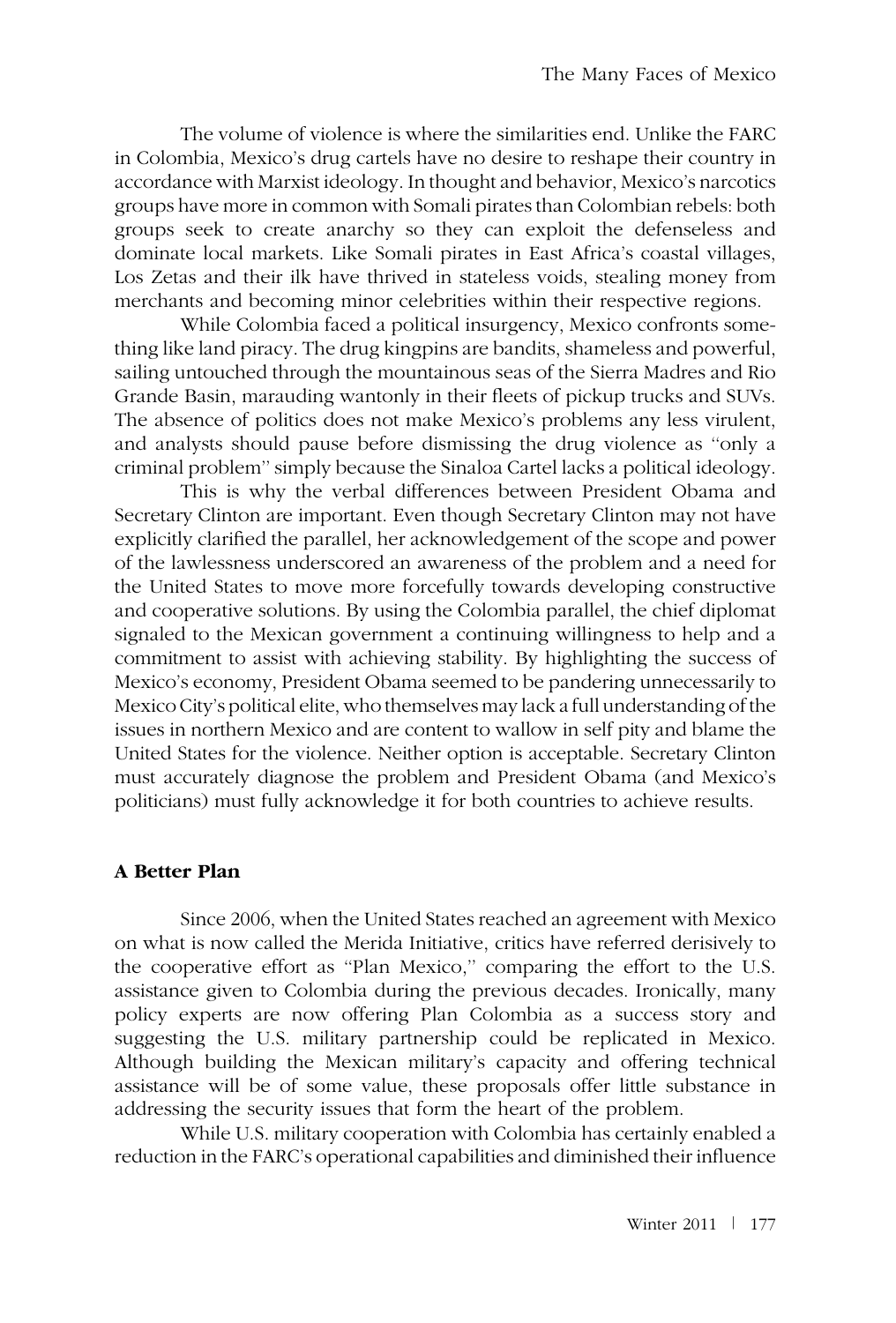throughout the country, the Colombian example is not a useful model for structuring solutions in Mexico. Although institution building within Mexico's judiciary and federal police has paid dividends, most recently in Baja California, Mexico's government does not seek a robust partnership with the U.S. military. Most funding through the Merida Initiative has been designated for technical hardware, such as helicopters and unmanned surveillance aircraft. In contrast, Plan Colombia focused on training and ''mentorship'' through U.S. Special Forces, which granted wide ranging covert latitude for American troops to operate by, with, and through Colombian soldiers. If Mexico is working closely with the U.S. military—and recent reports suggest this is the case—they certainly do not want their citizens to know.<sup>14</sup>

It hardly seems conspiratorial to state that covert cooperation is active within elements of the U.S. and Mexican defense departments. But secret operations and public support of police reform are not adequate strategies. Indeed, covertly approaching the problem prevents both the U.S. and Mexican governments from taking the necessary steps. On Mexico City's side, the political class has focused too much on diplomatic sensitivities and too little on practical and public cooperation. In one disproportionate response, Mexican politicians castigated an American cartoonist in September 2010 for his depiction of Mexico's national flag. Angry officials said the cartoon, which illustrated the eagle on Mexico's banner as being killed by machine gun bullets, desecrated Mexico's sacred honor, likening the event to unholy sketches of the prophet Muhammad in a Dutch newspaper. Mexico City missed the point: Americans are fully aware of northern Mexico's crisis, and do not wish to suffer the consequences of the security collapse they see evolving to their south.

But the U.S. national security establishment would also prefer to avoid dealing directly, and publicly, with tangible solutions. Thorny domestic dilemmas like immigration reform, gun control, intelligence sharing, security cooperation, and especially marijuana legalization must be addressed on the U.S. side of the border for security forces to have any real impact. U.S. security assistance, particularly through state and local partnerships in the border regions, would have short and long-term benefits for both Mexico and the United States. A more stable Mexico reduces long-term incentives for illegal immigration and fuels North America's economic engine. But U.S. manpower and materiel are now committed in Iraq and Afghanistan, and the Great Recession has reduced U.S. economic flexibility. Neither Americans nor Mexicans seem eager for the United States to invest in a nation-building project across the Rio Grande.

If military assistance and institution building are insufficient, what else is left? The answer is to develop an overt legal and diplomatic framework for security cooperation along the U.S.-Mexico border. In the past 60 years, the

 $14$  Tim King. "Mexico Denies US Special Forces Presence South of the Border", Salem News.com, October 5, 2010.